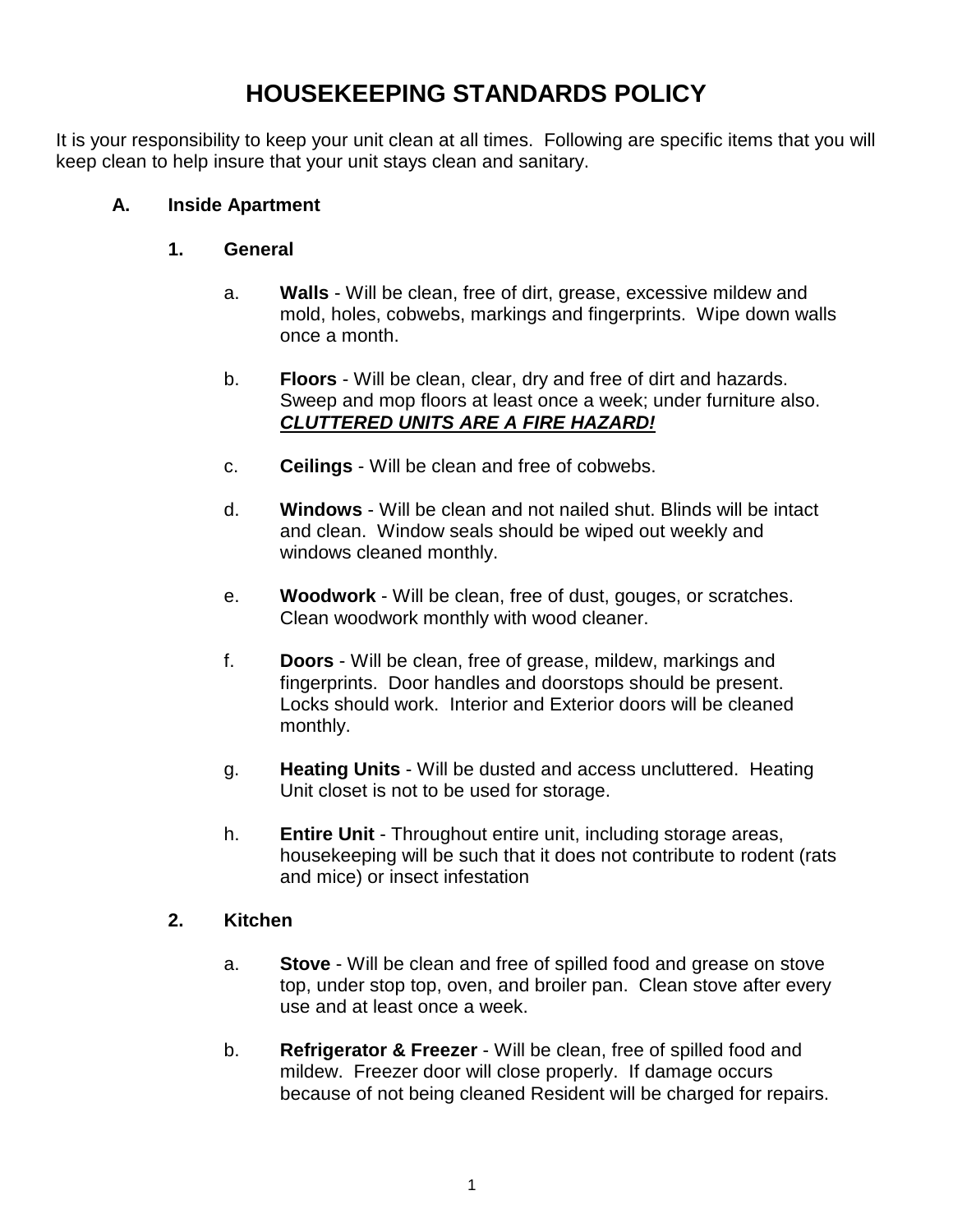- c. **Cabinets** Will be clean and neat; cabinet surfaces and counter top will be free of grease and spilled food. Cabinets will not be overloaded. Storage under the sink will be limited to small or lightweight items to permit access for repairs. Heavy pots and pans will not be stored under the sink. Do NOT leave food sitting on cabinets, stove, or around unit. Cabinet surfaces will be cleaned monthly with wood cleaner and the insides wiped out monthly.
- d. **Vent-A-Hood** Will be free of grease and dust. Clean hood after each use and filter at least weekly.
- e. **Sink -** Will be clean, free of grease and garbage. Dirty dishes will be washed after each use and put away in a timely manner. Do NOT let dirty dishes sit in sink or around the unit. **DO NOT POUR GREASE DOWN SINK DRAINS.**
- f. **Food Storage Areas** Will be neat and clean without spilled food. Do NOT leave open food in cabinets.
- g. **Trash/Garbage** Will be disposed of properly. It will be stored in a covered trash can until removed to the disposal area on the appropriate days. **Trash can is not to be stored in unit, in front yard, or on front porch, it is to be stored outside, behind the unit or in storage closed.**

#### **3. Bathroom**

- a. **Toilet and Tank** Will be clean and odor free. Clean toilet, tank, and base at least weekly.
- b. **Tub and Shower** Will be clean and free of excessive soap scum, mildew and mold. Where applicable, shower curtains should be in place and of adequate length. Clean tub and shower weekly.
- c. **Lavatory** Will be clean, odor and stain free. Clean lavatory and countertop weekly.
- d. **Exhaust Fans** Will be free of dust and debris. Clean fan monthly.
- e. **Floor** Will be clean, dry, and free of trash and clothing. Sweep and mop floor weekly.

#### **4. Storage Areas**

a. **Linen Closets** - Will be neat and clean.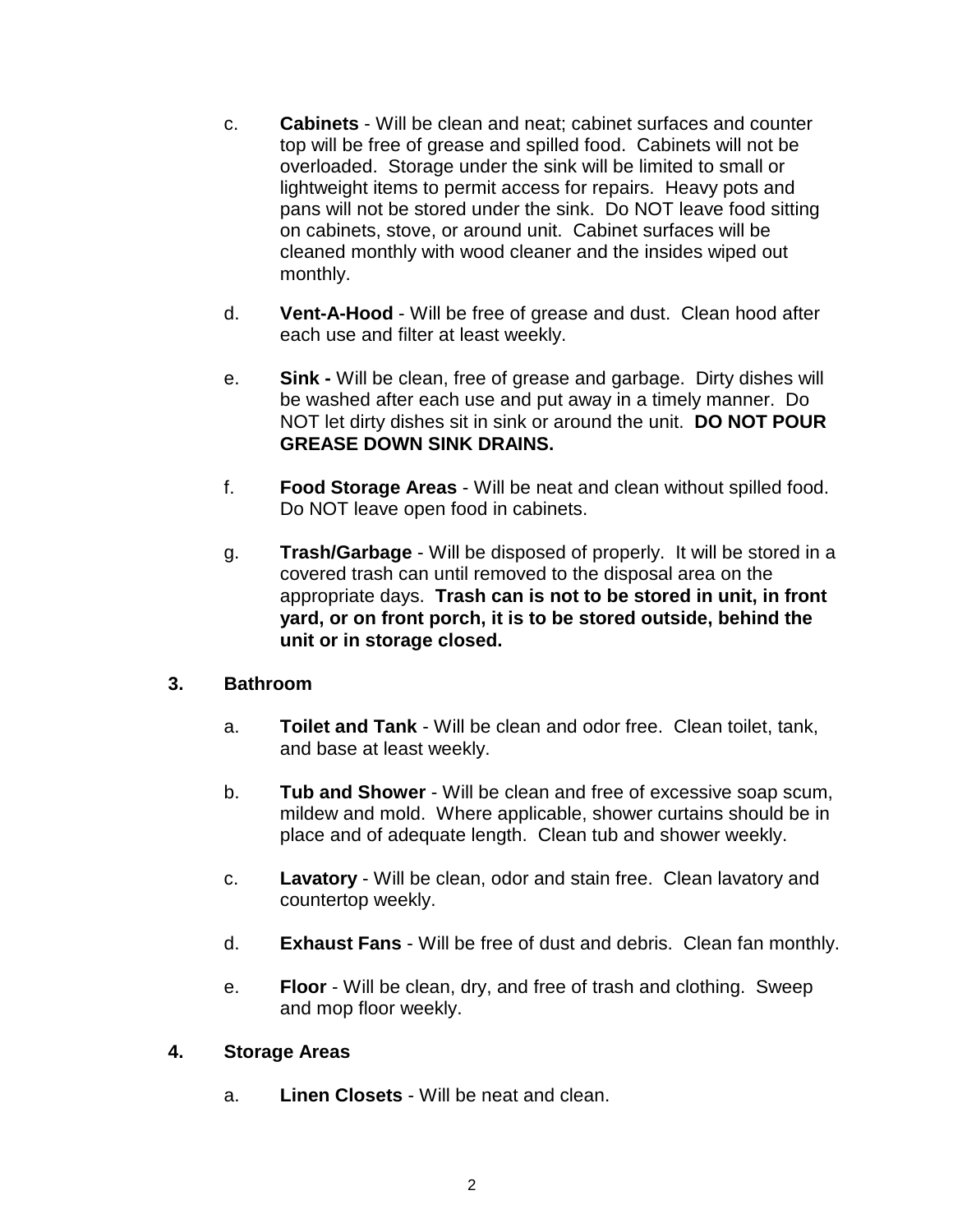- b. **Other Closets** Will be neat and clean. Clothing and shoes will be stored properly. Closet floors will be free of clothing, hangers, and trash. Clean closets monthly. **Highly flammable materials should NOT be stored in the unit.**
- c. **Other Storage Areas** Will be clean, neat and free of hazards. Sweep out closets monthly.
- d. **Flammable Material** Will NOT be stored in the water heater or central air/heat closets!
- B**. Outside the Unit**
	- 1. **Yards** Will be free of debris, trash, and abandoned cars and abandoned pets. **Do not throw food, grease, or ashes from barbeque pit in yards.** Exterior walls will be free of graffiti. Nothing will be placed on the exterior walls without permission from the PHA**. Resident is to refrain from parking any vehicles on the lawn.** Under the new towing statute the PHA has the right to tow vehicles in violation of the law within forty-eight (48) hours of 'Notice of Vehicle Violation". PHA may have improperly parked vehicles removed from the premises, under applicable State Statutes.
	- 2. **Porches (Front and Rear)** Will be clean and free of hazards. They will not be used for storage except with written permission from PHA.
	- 3. **Steps (Front and Rear)** Will be clean and free of hazards
	- 4. **Storm Doors** Will be clean, with screens and hardware intact. Exterior doors will be clean and free of stickers, mildew, and dirt.
	- 5. **Sidewalks** Will be clean and free of hazards.
	- 6. **Parking Lot** Will be free of trash, bottles, cans, vehicle fluids and abandoned cars. Vehicle repairs are not allowed in the parking lots. PHA may have vehicles in violation removed from the premises.
	- 7. **Laundry Areas** Will be clean and neat free of excessive clothing and lint. Do not overload washing machines; Remove lint from dryers after use.
	- 8. **Children** Are not to climb on fences surrounding PHA property, clotheslines, mailboxes or trees on the PHA property. Tenants will be billed for and damage that their children cause. Playgrounds are for the use of tenant's children. Children are not allowed on playgrounds without adult supervision.